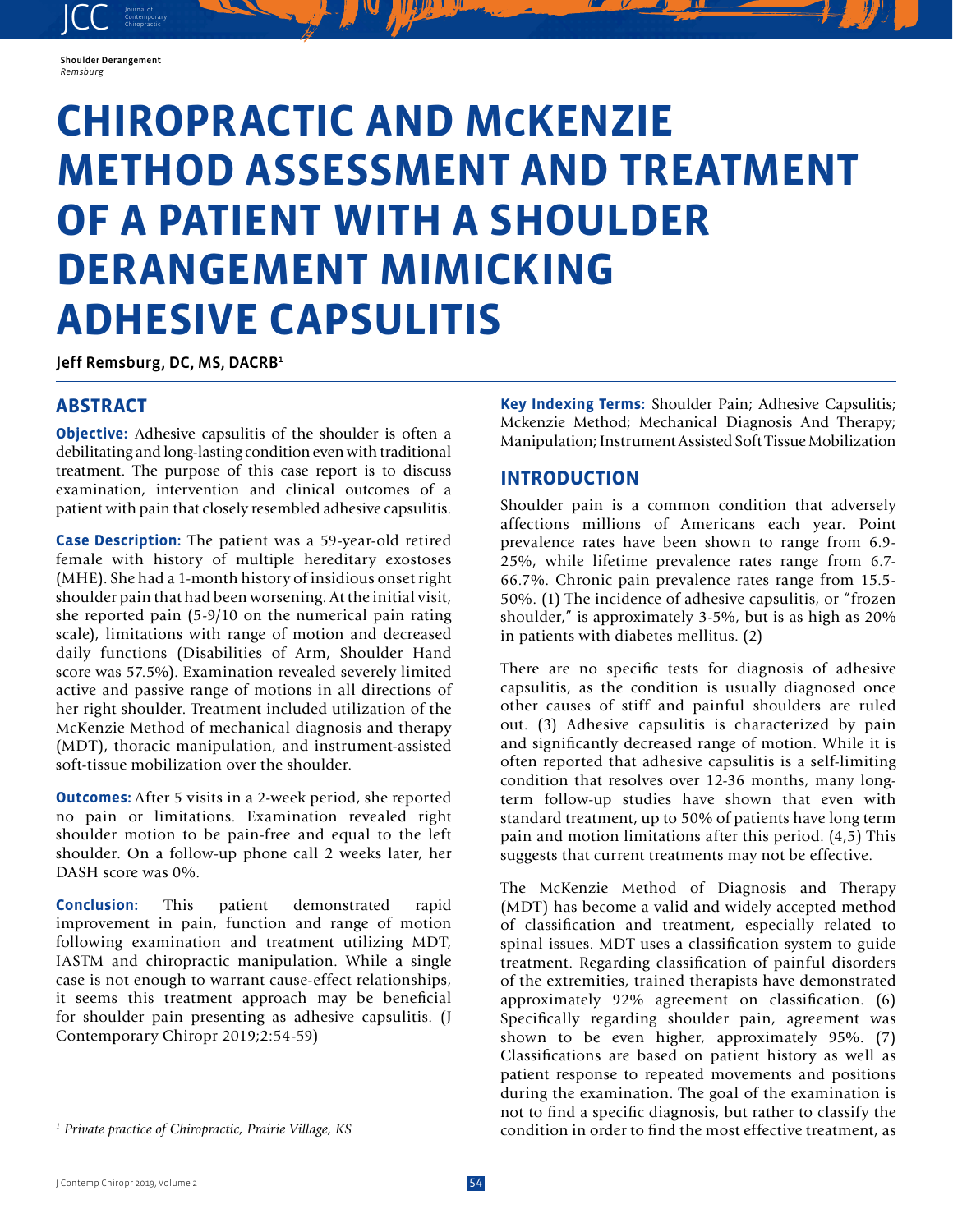each classification requires a unique treatment approach. (8) There are 4 potential classifications of conditions: derangements, dysfunctions, postural, and other. (8) A derangement is defined as a "mechanical obstruction of an affected joint" while a dysfunction is a "mechanical deformation of structurally impaired soft tissues." (8) These 2 classifications are the most common. (6,7) Within the classification of derangements is a further identification of directional preference, where loading the joint in a specific direction is required for improvement of symptoms. (8) In the spine, using an exercise in the directional preference of a patient will yield more effective results than using an exercise in the opposite direction. (9) Thus, proper classification and proper exercise selection is vital for treatment.

Thoracic spine manual therapy and manipulation has been used for a wide array of conditions. (10) Regarding the shoulder, a review by Peek *et al* showed that thoracic spine manual therapy accelerated recovery while also reducing pain and disability compared to typical care for non-specific shoulder pain. (11) Another study showed that high-velocity thrust manipulation applied to the thoracic spine or upper ribs resulted in immediate post-treatment reductions in pain and improvement of shoulder range of motion. (12)

There is some debate as to the mechanism by which thoracic spine manual therapy works. Some, like Wainner *et al*, argue that "regional interdependence," or the tendency for dysfunction in 1 part of the body to affect another region, is the driving force. (13) If this is true, treating 1 area can often improve symptoms in another area. Others believe the neurophysiological effects, such as hypoalgesia, or non-specific effects (placebo, patient expectation) may be responsible for the change in symptoms. (14)

Instrument-assisted soft-tissue mobilization (IASTM) is a method for treatment of dysfunctional soft tissues, namely fascia, ligaments, muscles and tendons. The theory proposed by clinicians and researches is that IASTM produces a micro-trauma to the treatment tissue, which then initiates the body's inflammation, healing and repair processes. (15,16) IASTM uses instruments specifically designed for this approach. The method is

still in its infancy, and a recent review noted that current research has shown only "insignificant results" for various pathologies, but there is evidence for providing short term range of motion increases. (17) Laudner *et al*. showed that using IASTM lead to acute improvements in shoulder range of motion in collegiate baseball players. (18)

The purpose of this case report was to highlight the use of MDT, thoracic manipulation and IASTM in the treatment of a patient presenting symptoms that would often be diagnosed as adhesive capsulitis. The patient's syndrome was classified as a derangement using MDT principles, and a directional preference was found and even changed from visit 1 to visit 2. Thoracic manipulation and IASTM were also utilized as both have been shown to improve range of motion in the shoulder.

### **CASE REPORT**

The patient was a 59-year-old retired but active female with severe right shoulder pain and mobility limitations. She self-referred to a chiropractic and rehabilitation clinic. She reported that the pain started insidiously approximately 1 month prior to seeking treatment, and had been steadily worsening over the previous 2 weeks. She reported significant limitations with moving her arm, driving and caring for her elderly mother. A thorough review of systems was conducted which was negative except for her shoulder pain as well as a history of multiple hereditary exostoses (MHE). Regarding her history of MHE, the patient reported bony tumors around her forearms and knee areas but had no history of tumors in her shoulder region. She filled out a Disabilities of Arm, Shoulder Hand (DASH) (19) outcome measure, which showed 57.5% disability. She reported constant pain that ranged from 5-9/10 on the numerical pain rating scale (NPRS).

Upon examination, both passive and active ranges of motion for the right shoulder were found to be severely restricted and painful compared to the left, (Table 1). Most orthopedic tests were deferred, due to the severe lack of motion. Resisted shoulder internal rotation was 5/5 without pain bilaterally. Testing of external rotation revealed 4+/5 strength of the right shoulder with pain.

*Table 1. Initial visit shoulder motion testing*

|                                   | Right                       | <b>Left</b>                               |
|-----------------------------------|-----------------------------|-------------------------------------------|
| <b>Active abduction</b>           | $30^{\circ}$                | $180^\circ$                               |
| <b>Active flexion</b>             | $30^{\circ}$                | $175^\circ$                               |
| Passive extension                 | $25^{\circ}$                | $45^{\circ}$                              |
| Apley Scratch (Internal Rotation) | Right hand to right buttock | Left hand to mid<br>inter-scapular region |
| Apley Scratch (External Rotation) | Unable to perform           | Left hand to upper<br>thoracic spine      |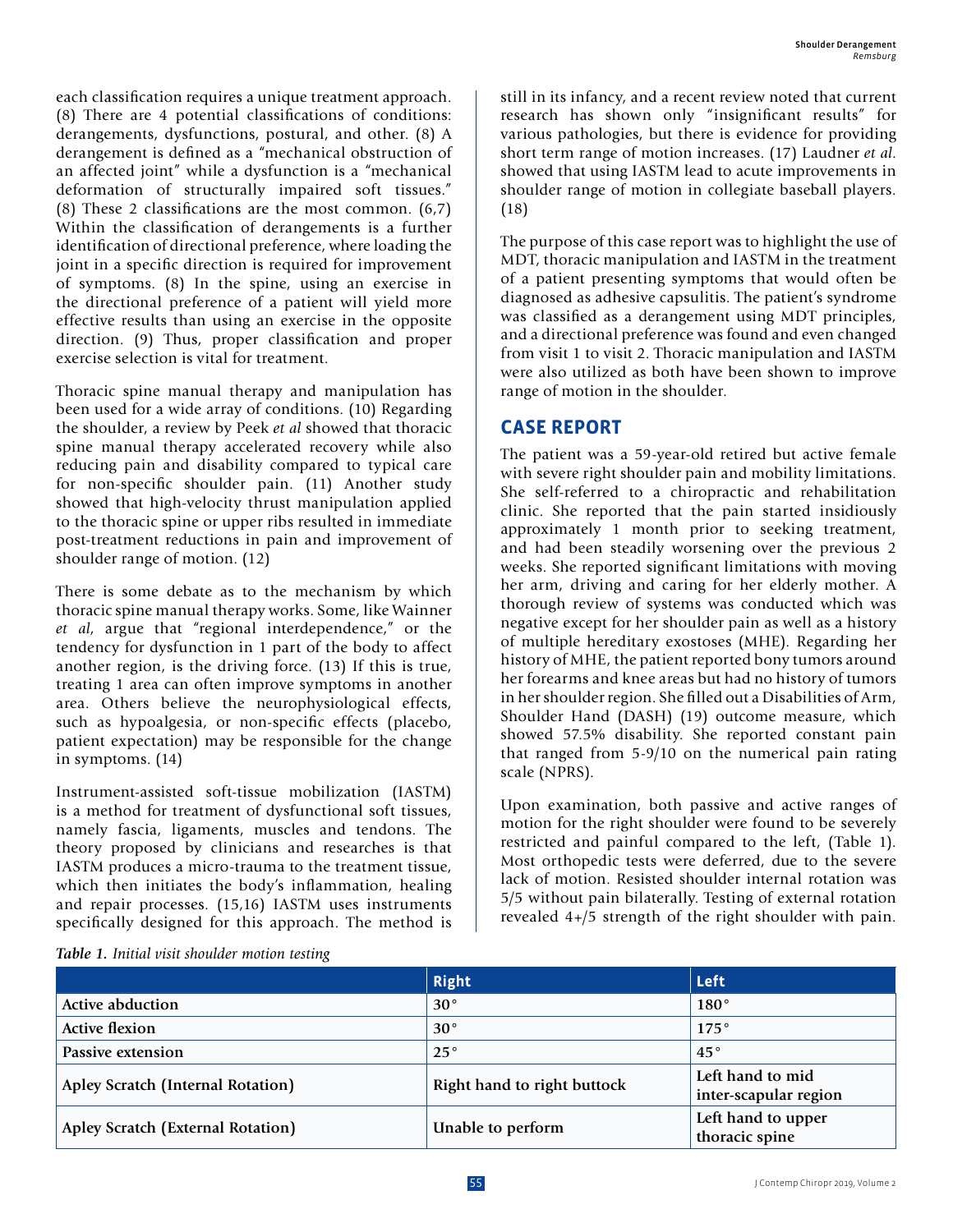Tenderness to touch was found along the anterior and posterior shoulder region along with the spinous processes of the upper thoracic spine. Cervical range of motion was within normal limits and without pain. Thoracic range of motion was within normal limits with only thoracic extension eliciting minor end-range pain.

Repeated motion testing was then performed, with a focus on any change in symptoms or motion. Per MDT methodology, the cervical spine and thoracic spine were tested first. Twenty repetitions each of cervical flexion, cervical retraction and cervical retraction plus extension were performed with no change to symptoms. Twenty repetitions of thoracic extension and flexion were also performed without change to shoulder symptoms, but patient did report end range pain and stiffness during thoracic extensions. Shoulder motion testing was then initiated. Twenty repetitions of shoulder extension were performed, with no change in symptoms. Ten repetitions of flexion were then performed, which increased her symptoms and led to a decrease in active abduction range of motion. The next motion performed was passive shoulder adduction behind her back using a belt (see Figure 1). Twenty repetitions of this motion resulted in a mild decrease in pain and active abduction and flexion of approximately 40°. Based on the findings during the repeated motion exam, the patient was classified as having a shoulder derangement with a directional preference of adduction. She was sent home with the instructions to perform the belted adduction for ten repetitions five times per day and return to the clinic the following day.



*Figure 1. Banded shoulder adduction. Starting position (left) and finish position (right)*

On visit 2 (~30 hours after initial visit), she reported improvement of pain to a level of 3/10 on the NPRS, but motion was still limited. A few sets of the belted adduction exercises were performed to verify correct form. No change was produced during these exercises, so repeated movements were tested again. Shoulder extension again

produced no change in symptoms. Repeated shoulder flexion then produced a decrease in pain and increase in flexion, abduction and Apley's internal scratch test. Thus, her directional preference had changed. She was told to discontinue the belted adduction exercises and to now perform the shoulder flexion exercises five times per day. Figure 2 shows the start and ending positions for the shoulder flexion exercise.

On visit 3 (4 days after initial visit), the patient reported her pain as no longer being constant and rated it as a 3/10. She was very excited that she could now curl her



*Figure 2. Shoulder flexion exercise. Starting position (left) and* 



*Figure 3. Thoracic spine long-axis extension manipulation. Clinician places sternum on patient's mid/upper thoracic spine and provides an upward thrust. Thrust applied by quick extension of clinician's hips to avoid any force through the patient's arms or shoulders.*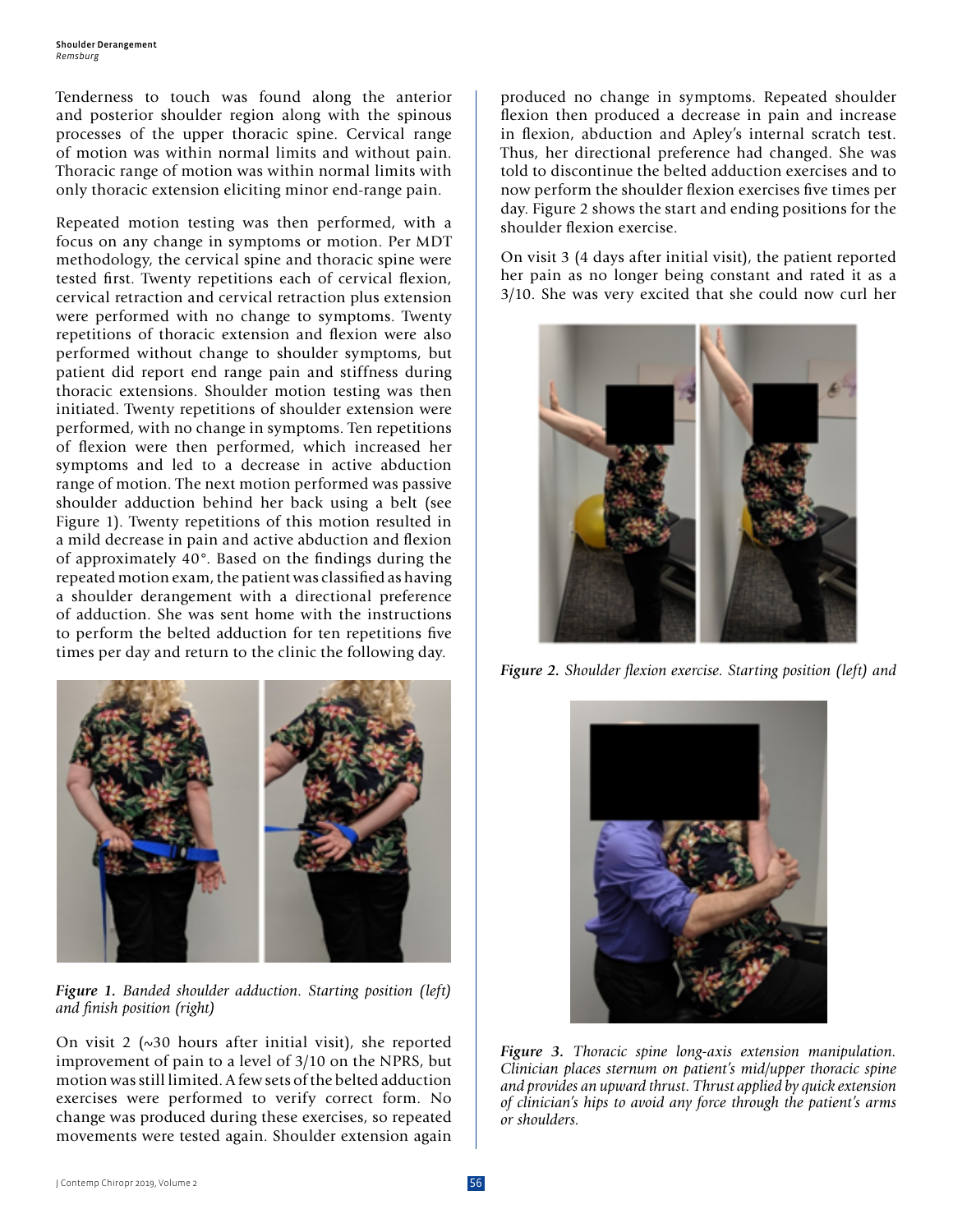hair on her own and use her right arm while driving. Examination confirmed flexion once again as the directional preference. To further increase her range of motion, a decision was made to incorporate thoracic manipulation and IASTM. A seated thoracic long axis-distraction procedure was performed (see Figure 3). For IASTM, a tool produced by Ascension Biosystems was used (Figure 4). IASTM was applied to the anterior and posterior shoulder for approximately 30 seconds with the patient in a seated position. The patient was then instructed to perform a set of her shoulder flexion exercises while the clinician performed IASTM around the shoulder area simultaneously. This treatment (shoulder flexion exercises, thoracic spine manipulation and IASTM) was repeated on the fourth visit as well.



*Figure 4. IASTM Tool. D instrument superficial MyoDynamic Edge™. Produced by Ascension Biosystems. Image used with permission.*

On the fifth and final visit (11 days after initial visit), the patient reported her pain as a 0/10 on the NPRS. She reported no limitations with range of motion or with any activities. Range of motion examination was performed again and the results are shown in Table 2. Following another treatment of thoracic manipulation and IASTM, the patient was told to continue her exercises and return

*Table 1. Right shoulder examination findings: initial vs. final*

for a follow-up 2 weeks later. However, due to financial constraints, she cancelled her appointment. She was given another DASH outcome measure over the phone, which showed 0% disability. The patient provided consent for publishing of the case study without personal identifiers.

#### **DISCUSSION**

The patient had severe lack of shoulder motion and pain. Barring any other pertinent imaging or examination findings, a diagnosis of adhesive capsulitis would often be given to a patient with this presentation. Treatment would include some combination of physical therapy, pharmacological therapy, steroid injections and operative procedures. As mentioned previously, up to 50% of the time the patient would still have symptoms years after onset despite these treatments. There is a need for more effective treatments.

Pathoanatomically, adhesive capsulitis is characterized by a contracture of the glenohumeral capsule. This would be considered "mechanical deformation of structurally impaired soft tissues," and classified as a dysfunction per MDT methodology. Treatment for dysfunctions would typically be repeated stretching into the restricted motions to "remodel" the tissue. (8) This remodeling takes months to fully restore the restricted range of motion.

Here, the patient was classified as a derangement, due to having a directional preference and rapidly changing symptoms. The derangement is a unique classification used by MDT, and no corresponding medical diagnosis exists. A 2012 survey of MDT practitioners found that over 40% of shoulder issues were classified as derangements. This indicates the possible need for MDT training, as many shoulder issues may rapidly change if a directional preference exercise is given to the patient.

Typical MDT treatment for derangement involves endrange loading exercises of the directional preference.

|                                   | <b>Initial</b>              | Final                                                            |
|-----------------------------------|-----------------------------|------------------------------------------------------------------|
| <b>Active abduction</b>           | $30^\circ$                  | $175^\circ$                                                      |
| <b>Active flexion</b>             | $30^\circ$                  | $170^{\circ}$                                                    |
| Passive extension                 | $25^{\circ}$                | $45^{\circ}$                                                     |
| Apley Scratch (Internal Rotation) | Right hand to right buttock | Right hand to lower inter-<br>scapular region                    |
| Apley Scratch (External Rotation) | Unable to perform           | Right hand to upper<br>thoracic spine                            |
| <b>External rotation strength</b> | $4+/5$ with pain            | 5/5 without pain                                                 |
| Pain (Verbal Rating)              | $5 - 9/10$                  | 0/10                                                             |
| <b>DASH</b>                       | 57% disability              | 0% disability (given 2<br>weeks after final visit<br>over phone) |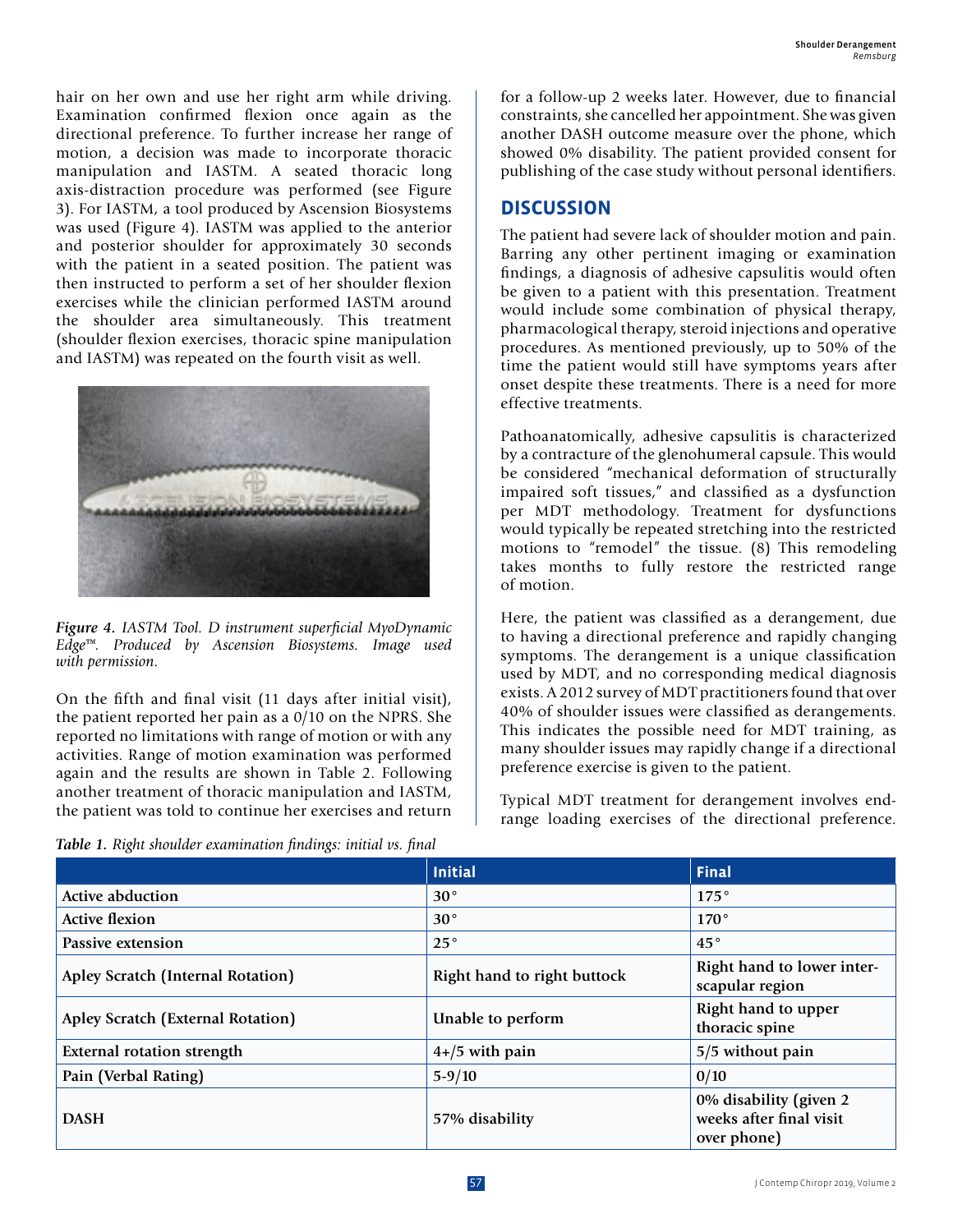Mobilizations and manipulations are only used on the area of symptoms if patient-centered exercises fail to progress. (8) In this case, both thoracic manipulations and IASTM were used in conjunction with the directional preference exercises. The clinical reason for use of these adjunctive treatments was twofold. First, the patient's primary functional limitation was range of motion. Thus, any treatment option that can increase range of motion should be considered. As mentioned previously, both thoracic manipulation and IASTM have been shown to provide short term range of motion increases in the shoulder. Secondly, thoracic manipulations and IASTM may increase the effectiveness of the directional preference exercises. Increasing range of motion even temporarily provides a unique opportunity to perform the directional preference exercises in an increased end range immediately after treatment, which is the goal of treatment for derangements. However, more research is needed to judge efficacy of using adjunctive treatments in addition to standard MDT treatments.

A previous case report also utilized MDT for treatment of adhesive capsulitis that was classified as a derangement but there were a few key differences from this case study. (21) First, the patient still had mild pain and functional limitations at conclusion of treatment. Also, a different directional preference was found compared to the patient in this study, indicating the need for individualized assessment and treatment. Finally, the only treatment in that case was directional preference exercises. Despite these differences, it appears that not all adhesive capsulitis patients have "true" adhesive capsulitis. For those cases where a directional preference is found, rapid change in symptoms may be possible.

#### **CONCLUSION**

The results of this case study suggest that the use of MDT classification and treatment, along with thoracic manipulation and IASTM of the shoulder, can be effective in shoulder pathology. While a single case cannot establish cause-effect relationship, it shows that this treatment method may be a useful approach in some patients that present with symptoms similar to adhesive capsulitis, especially when compared to typical treatment and its outcomes.

#### **ACKNOWLEDGEMENTS**

The author would like to sincerely thank Mike McShane, PhD for his help on editing.

#### **REFERENCES**

1. Luime JJ, Hendriksen IJM, Burdof A *et al*. Prevalence and incidence of shoulder pain in the general population; a systemic review. Scand J Rheumatol 2004;33:73-81

- 2. Jain TK, Sharma NK. The effectiveness of physiotherapeutic interventions in treatment of frozen shoulder/adhesive capsulitis: A systemic review. J Back Musculoskelet Rehabil 2014;27:247-273
- 3. Le HV, Lee SJ, Nazarian A *et al*. Adhesive capsulitis of the shoulder: review of pathophysiology and current clinical treatments. Shoulder Elbow 2017;9:75-84
- 4. Shaffer B, Tibone JE, Kerlan RK. Frozen shoulder: a long-term follow up. J Bone Joint Surg Am 1992;74(5):738-746
- 5. Hand C, Clipshaw K, Rees JL, Carr AJ. Long-term outcome of frozen shoulder. J Shoulder Elbow Surg 2008;17(2):231-236
- 6. May S, Ross J. The McKenzie classification system in the extremities: a reliability study using McKenzie assessment forms and experienced clinicicians. J Manip Physiol Ther 2009;32:556-563
- 7. Abady AH, Rosedal R, Overend TJ *et al*. Inter-examiner reliability of diplomats in the mechanical diagnosis and therapy system in assessing patients with shoulder pain J Man Manip Ther 2014;22(4):199-205
- 8. May S, McKenzie R. The human extremities mechanical diagnosis and therapy. Waikanae, Wellington, New Zealand: Spinal Publications New Zealand Ltd.; 2002
- 9. Long A, Donelson R, Fung T. Does it matter which exercise? A randomized control trial of exercise for low back pain. Spine 2004;29(23):2593-2602
- 10. Walser RF, Meserve BB, Boucher TR. The effectiveness of thoracic spine manipulation for the management of of musculoskeletal conditions: A systematic review and meta-analysis of randomized clinical trials. J Man Manip Ther 2009;17(4):237-246
- 11. Peek AL, Miller C, Heneghan NR. Thoracic manual therapy in the management of non-specific shoulder pain: a systematic review. J Man Manip Ther 2015;23(4):176-187
- 12. Strunce JB, Walker MJ, Boyles RE *et al*. The immediate effects of thoracic spine and rib manipulation on subjects with primary complaints of shoulder pain. J Man Manip Ther 2009;17(4):230-236
- 13. Wainner R, Whiteman J, Cleland J *et al*. Regional interdependence: a musculoskeletal examination model whose time has come. J Orthop Sports Phys Ther 2007;37(11):658-660
- 14. Bialosky JE, Bishop MD, George SZ. Regional interdependence: a musculoskeletal examination model whose time has come [letters to the editor-inchief]. J Orthop Sports Phys Ther 2008;38:159-160
- 15. Carey-Longmani, MT, Hammer. WI. Graston Technique In: Hammer,WI, ed. Functional soft-tissue examination and treatment by manual methods. Boston, MA: Jones and Bartlett; 2007:589-625